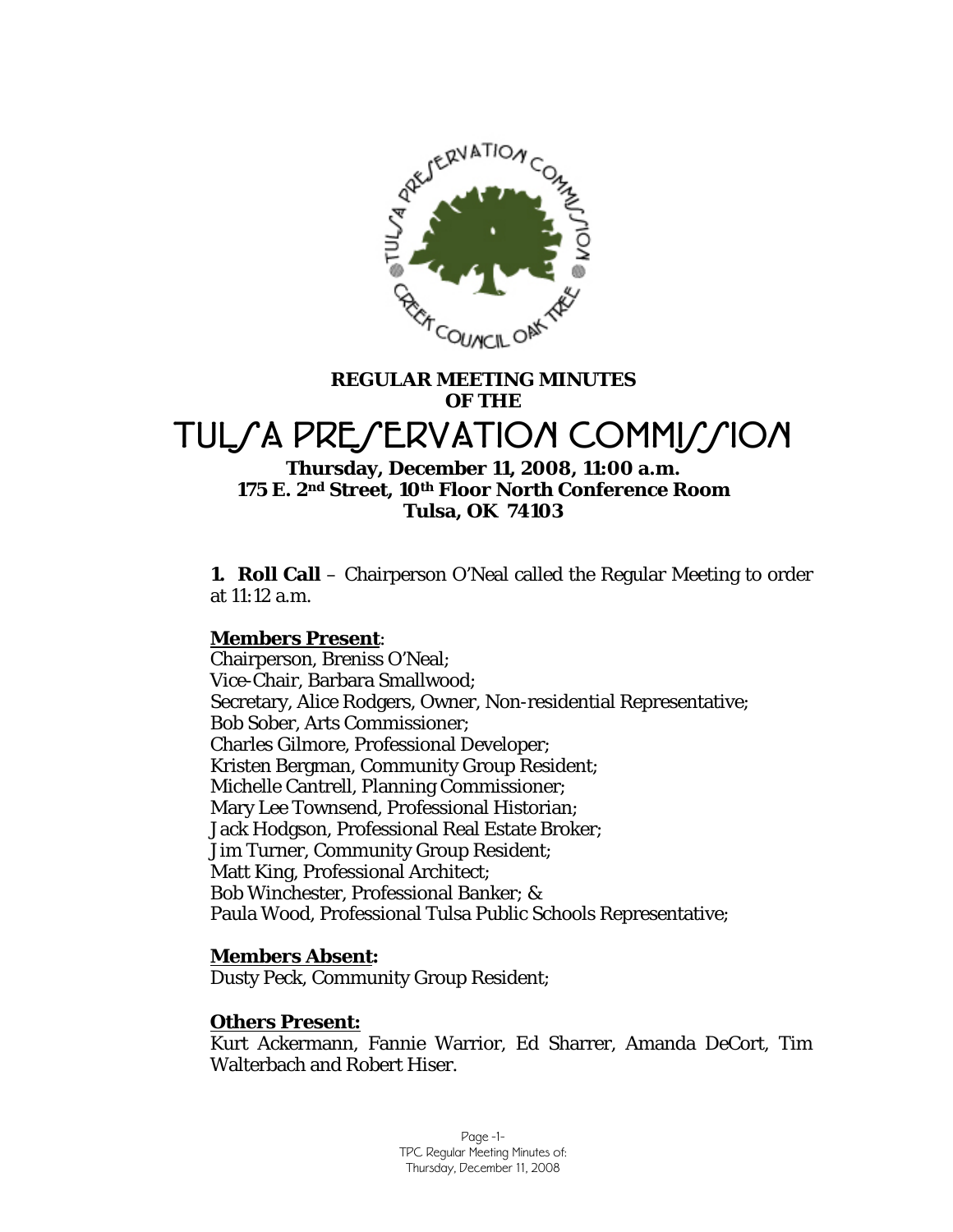# **2. Approval of Minutes of Previous Meetings Regular Meeting Minutes for November 13, 2008**

Chairperson O'Neal asked if anyone would like to make a motion to approve the Regular Meeting Minutes from last months' meeting.

Vice-Chair Smallwood made a motion to *Approve* the Regular Meeting Minutes for November 13, 2008 as presented. The motion was seconded by Commissioner Bergman.

### <sup>U</sup>**By a show of hands, all "In Favor" of the motion to**  *Approve* **the November 13, 2008 Regular Meeting Minutes:**

- (1) Chairperson O'Neal;
- (2) Vice-Chair Smallwood;
- (3) Alice Rodgers;
- (4) Charles Gilmore;
- (5) Jack Hodgson;
- (6) Mary Lee Townsend
- (7) Michelle Cantrell;
- (8) Kristen Bergman;
- (9) Bob Sober;
- (10) Bob Winchester;
- (11) Matt King;
- (12) Paula Wood;

# <sup>U</sup>**All Opposed:**

None;

# <sup>U</sup>**All Abstaining:**

(13) Jim Turner;

# <sup>U</sup>**All not present during this vote:**

None;

The motion was **Approved by Majority** by members present and voting.

# **3. Committee Reports**

# **A. Historic Preservation Committee**

# **i. Announcement of Conflict of Interest**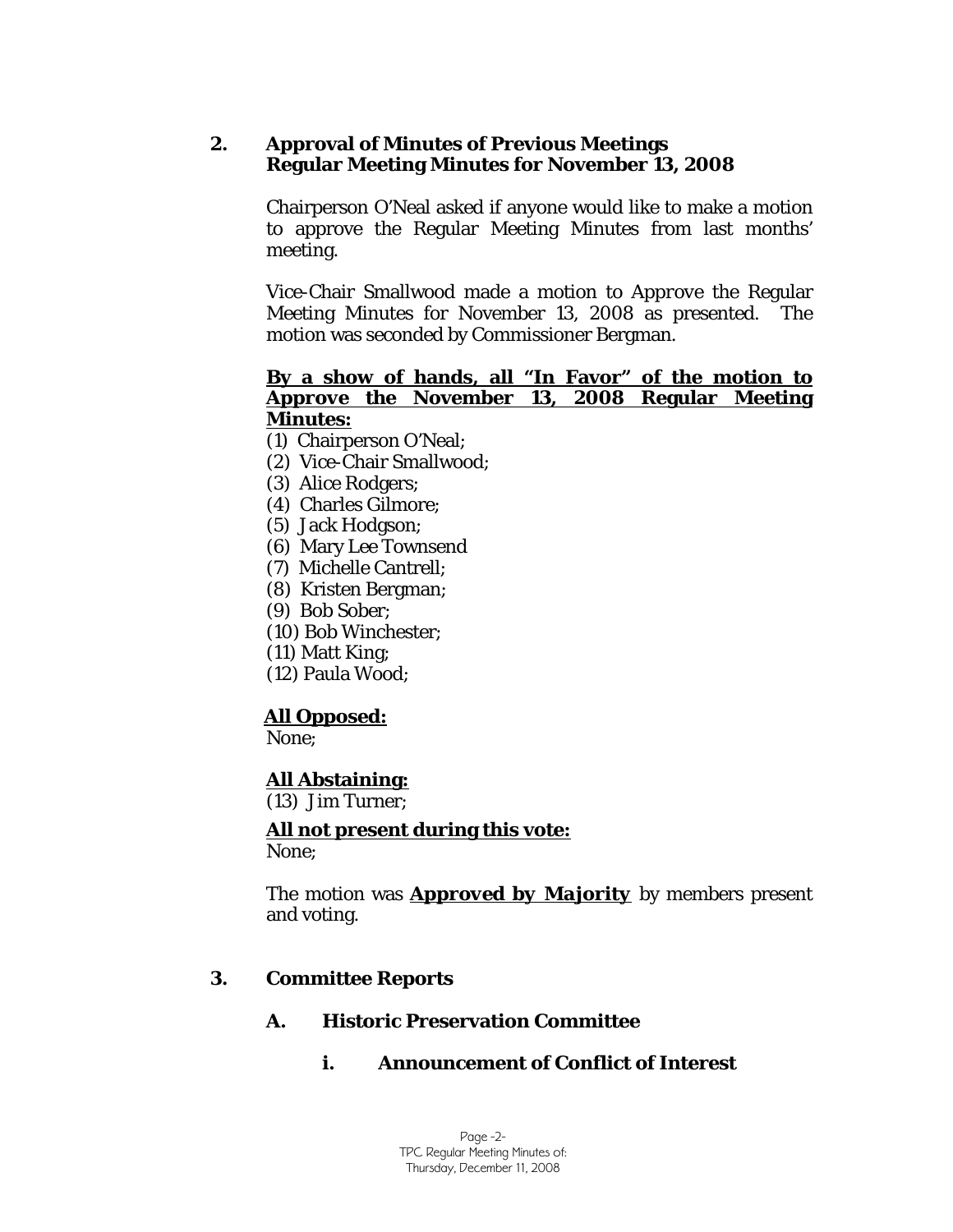Chairperson O'Neal asked the Commission if anyone had a conflict of interest with any of the Certificate of Appropriateness (COA) requests that have been brought before the Commission today. No one had a conflict of interest with any of the proposals.

# **ii. Applications for Certificate of Appropriateness**

Chairperson O'Neal briefly informed the COA applicants of how their proposals would be reviewed by the Tulsa Preservation Commission for a final determination.

# **1. 1608 S. Detroit Avenue** (North Maple Ridge) NMR Applicant: Tim Walterbach

Request: Remove stone retaining wall along half of the front property line and replace with grass berm. COA Subcommittee Complete Application Date: 12-09-2008 *APPROVAL - WITH NO CONDITIONS* 

Mr. Sharrer presented Tim Walterbach's Certificate of Appropriateness application to the Commission for a final review. Photographs and drawings were available for review and a slide presentation was shown of the structure in the North Maple Ridge District.

Mr. Sharrer stated that Mr. Walterbach plans to remove the stone retaining wall along half of the front property line of the structure and replace it with grass berm.

Mr. Sharrer read the appropriate design guidelines for this proposal under *New Construction for the North Maple Ridge District.* 

Chairperson O'Neal asked Mr. Walterbach if he had anything to add to Mr. Sharrer's presentation on his proposal. Mr. Walterbach stated that he believes he has bent over backwards to abide by the rules and regulations and to meet the guidelines on his project; and that he requests to have the retaining wall removed and replace it with grass berm.

Commissioner King stated that he believes the only thing left of historic character on this site is the retaining wall. Commissioner Sober stated that he thought at the last COA Subcommittee review that the applicant had decided to keep the retaining wall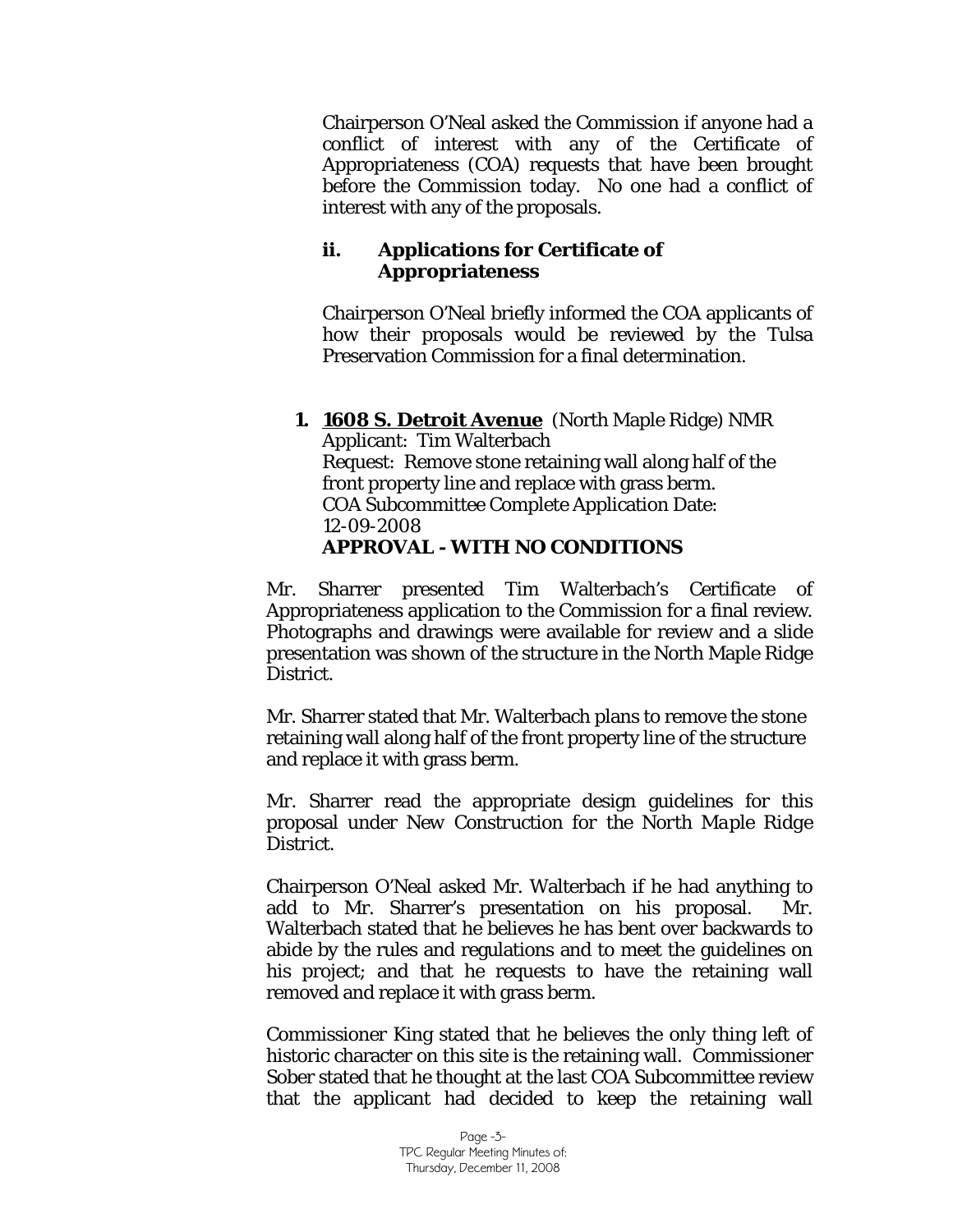regarding to this proposal. Commissioner Sober stated that he believes the applicant should get a letter from the neighborhood supporting him to remove the fence. Commissioner Sober is referring to a few Maple Ridge neighborhood residents that attended the COA Subcommittee meeting earlier this week opposing the project. Ms. Connie Desai, a former North Maple Ridge COA Neighborhood Representative, and other residents from the district attended the earlier meeting to oppose another COA project. Ms. Desai was not in attendance at the present meeting.

The COA Subcommittee received a letter from Cherie Cook of Maple Ridge, Coalition of Historic Neighborhoods (COHN) stating that as a member of COHN she must oppose Mr. Walterbach's request. Her letter states that she believes that the stone retaining wall is part of the historic character of this block.

TPC Legal Advisor Kurt Ackermann stated that the Commission can take into consideration what the neighborhood would prefer but the final decision should be made according to the guidelines from the City Ordinance.

Commissioner Gilmore stated that he believes that the retaining wall doesn't have any real historic significance; and that it is appropriate for the applicant to request to have the wall removed.

Commissioner Cantrell brought to the commission's attention that Cherie Cook was not representing the North Maple Ridge Neighborhood and is not President of the North Maple Ridge Association; that Ms. Cook is giving her opinion as a member of COHN.

Chairperson O'Neal asked Vice-Chair Smallwood to please give her report of the recommendation from the COA Subcommittee.

Vice-Chair Smallwood stated that the COA Subcommittee considered Tim Walterbach's application to be complete after his proposal was reviewed at the December 9, 2008 meeting. She stated that the COA Subcommittee recommended by a unanimous vote to *Deny* Mr. Walterbach's proposal for *New Construction in North Maple Ridge* based on not meeting the appropriate guidelines.

Vice-Chair Smallwood made a motion to *Deny* Mr. Walterbach's application for New Construction as recommended by the COA Subcommittee. The motion was seconded by Commissioner King; but the motion failed to *Deny* Mr. Walterbach's proposal.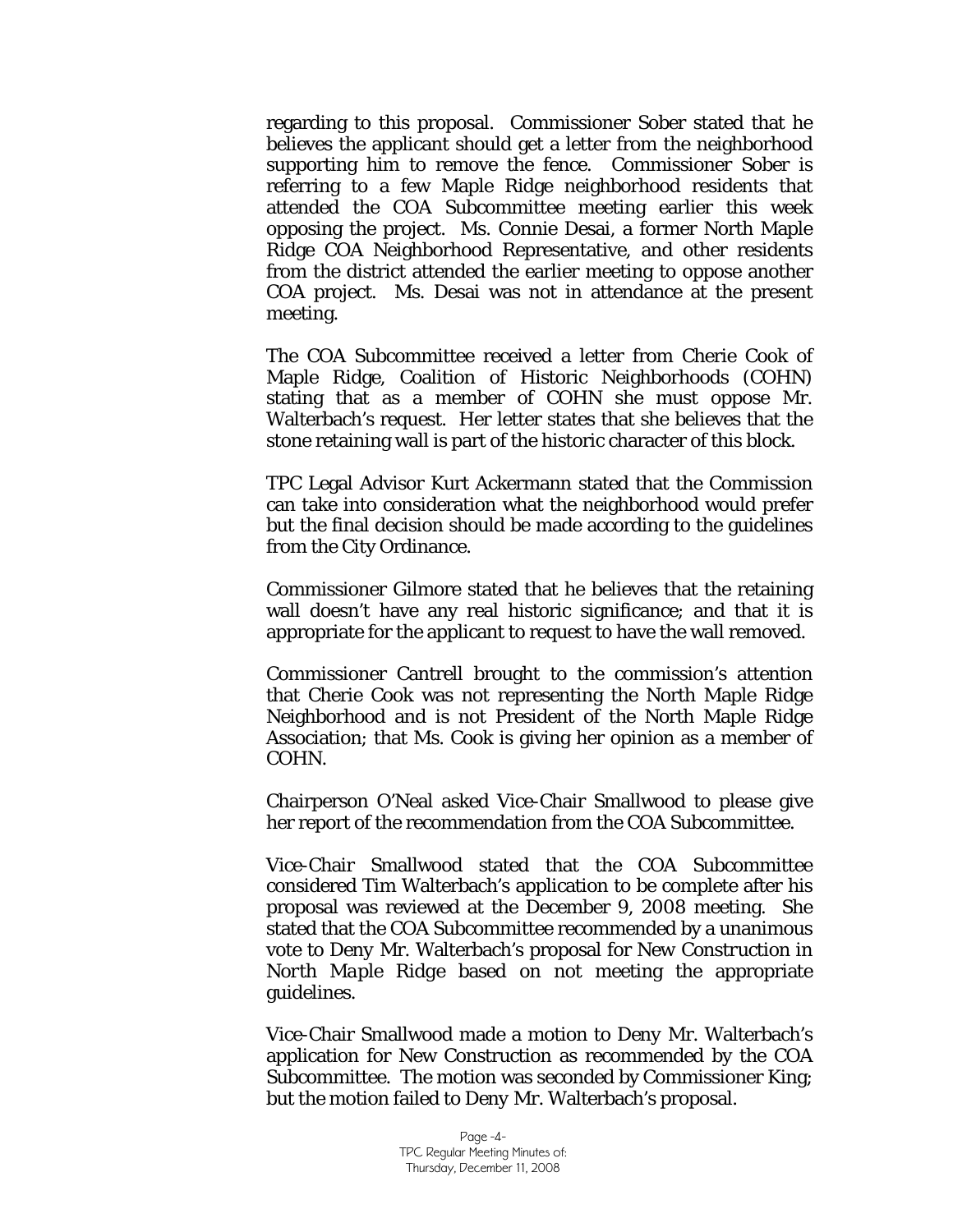After the Commission further discussed this application in more detail, another motion was made by Commissioner Townsend to *Approve* Mr. Walterbach's application with no conditions based on the applicant meeting the appropriate design guidelines.

#### <sup>U</sup>**By a show of hands, all "In Favor" of the motion to**  *Approve* **Tim Walterbach's application with no**  $\mathbf{conditions:}$

- (1) Chairperson O'Neal;
- (2) Vice-Chair Smallwood;
- (3) Alice Rodgers;
- (4) Charles Gilmore;
- (5) Jack Hodgson;
- (6) Mary Lee Townsend
- (7) Michelle Cantrell;
- (8) Kristen Bergman;
- (9) Bob Sober;
- (10) Bob Winchester;
- (11) Matt King;
- (12) Paula Wood;
- (13) Jim Turner;

# All Opposed:

None;

# <sup>U</sup>**All Abstaining:**

None;

# <sup>U</sup>**All not present during this vote:**

None;

The motion was **Approved Unanimously** by members present and voting.

**The Tulsa Preservation Commission Approved Tim** *Walterbach's proposal*U *based on guidelines under Building Site, C.1.1.5 for New Construction for the North Maple Ridge District.*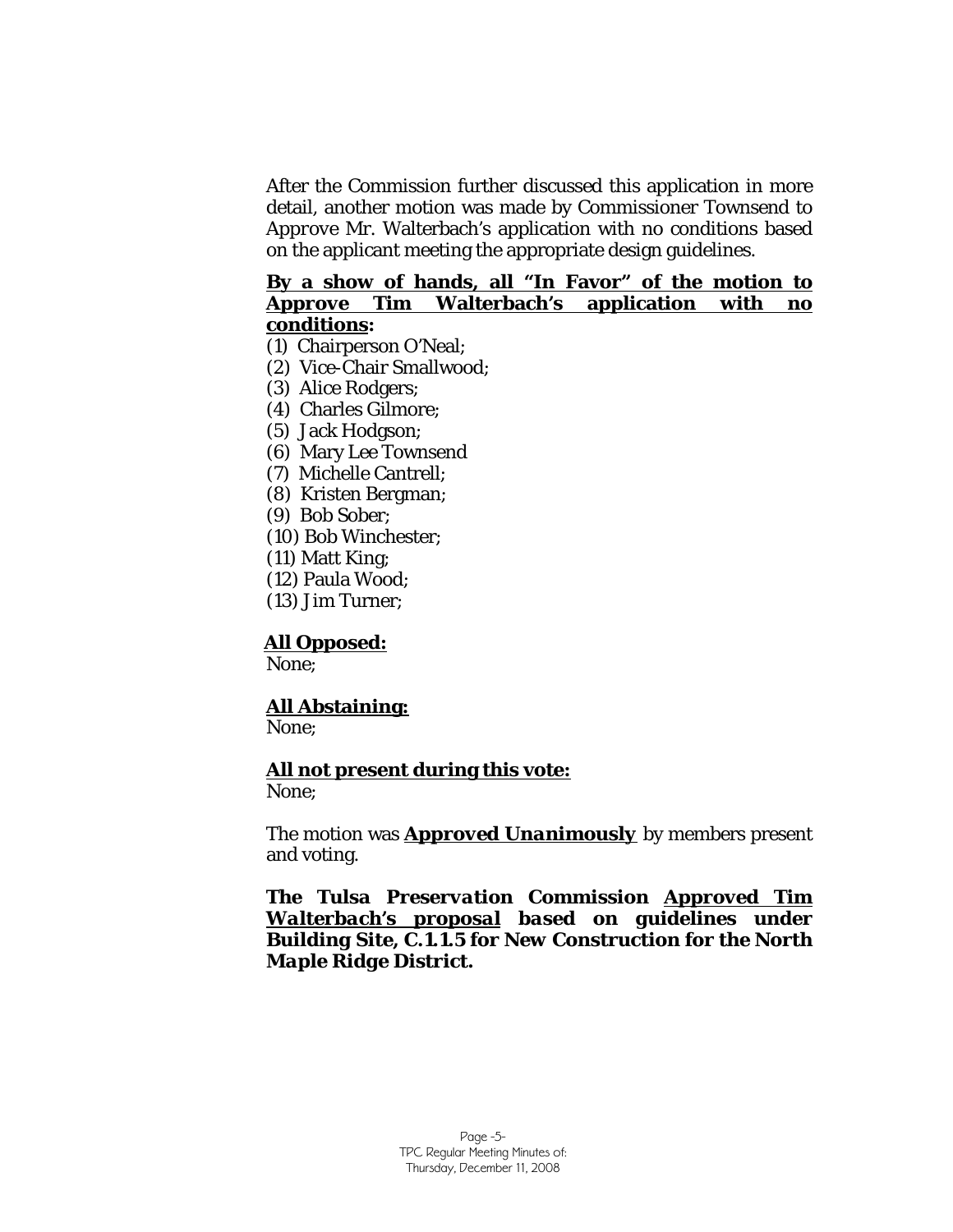# **2. 1030 E. 18th Street** (North Maple Ridge) Applicant: Hoby Ferrell Request: I. Addition to rear elevation of property according to

plans submitted. COA Subcommittee Complete Application Date: 12-09-2008 *DENIAL – Part 1 of 2 Parts* 

Mr. Sharrer presented Part 1 of 2 Parts of Hoby Ferrell's application to the Commission for a final review. Photographs and drawings were available for review and a slide presentation was shown of the structure in the North Maple Ridge District.

Mr. Sharrer stated that Mr. Ferrell plans to (Part 1) add an addition to the rear elevation of his property according to the plans that he had submitted for review. Mr. Sharrer stated that Mr. Ferrell plans to install wood casement windows on the upper floor of the West elevation; and install a flat roof on the addition. He added that the addition will be slightly visible from the street.

Mr. Sharrer read the appropriate design guidelines for Part 1 of this proposal under *Additions for the North Maple Ridge District.* 

Mr. Ferrell was unable to attend the meeting; and there wasn't anyone available at this meeting to represent his proposal to the Commission for review.

Commissioner Turner stated that it would to be difficult for him to support Part 1 of this application on the addition. He stated that he believes that this house is a crown jewel of the district; but he's very concerned about Mr. Ferrell being able to match the brick.

Chairperson O'Neal asked Vice-Chair Smallwood to please give her report of the recommendation from the COA Subcommittee on Part 1 of Mr. Ferrell's application.

Vice-Chair Smallwood stated that the COA Subcommittee considered Part 1 of 2 Parts of Mr. Ferrell's application to be complete after his proposal was reviewed at the December 9, 2008 meeting. She stated that the COA Subcommittee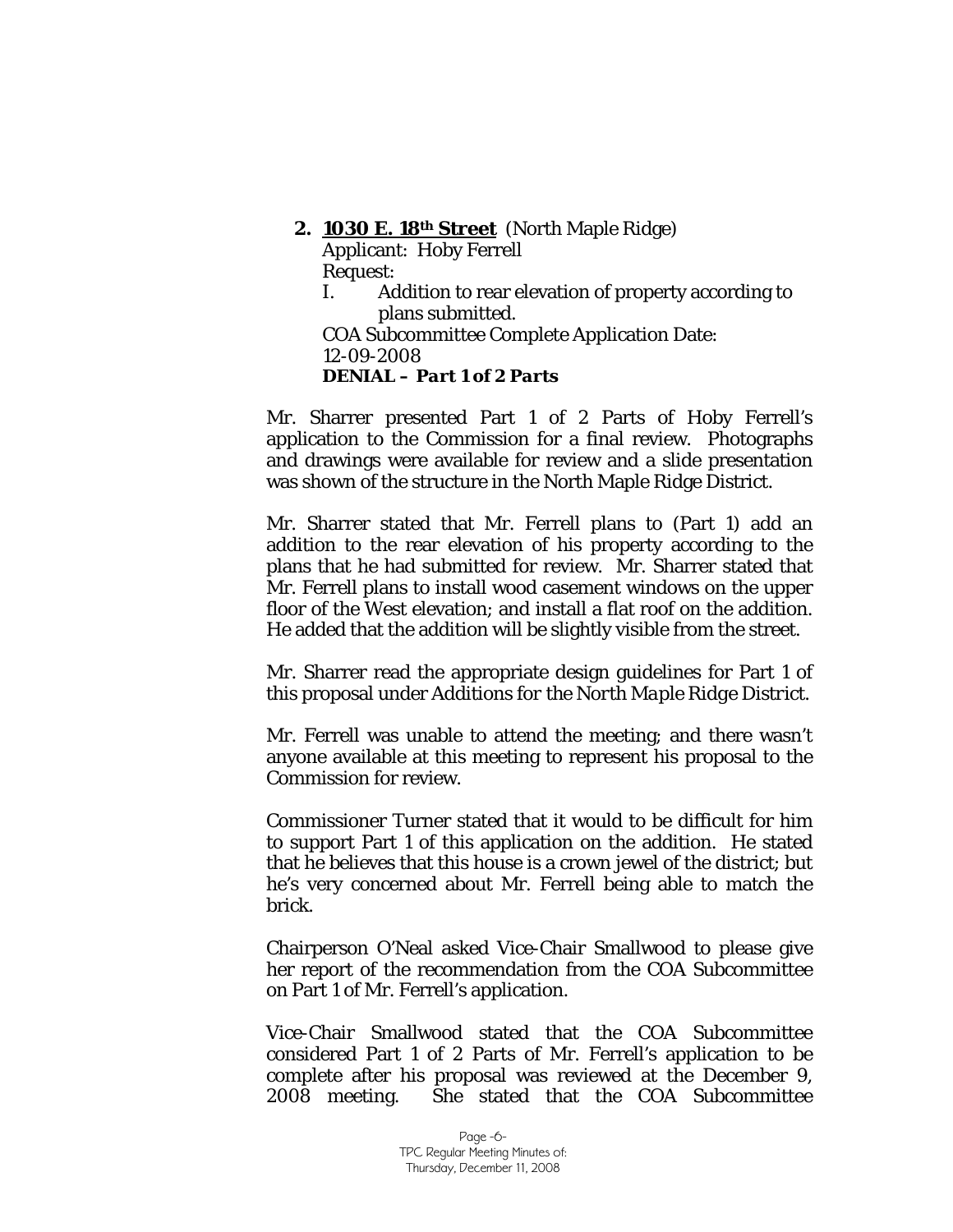recommended by a unanimous vote to *Approve Part 1* of Mr. Ferrell's proposal for *Additions in North Maple Ridge* based on the appropriate guidelines.

Vice-Chair Smallwood made a motion to *Approve Part 1 of 2 Parts of* Mr. Ferrell's application for Additions as recommended by the COA Subcommittee. The motion was seconded by Commissioner King and a vote was taken by show of hands; but the motion failed to *Approve Part 1* of Mr. Ferrell's proposal.

After the Commission further discussed Part 1 of this application in more detail; another motion was made by Commissioner Gilmore to *Deny Part 1 of 2 Parts* of Mr. Ferrell's application based on the applicant meeting the appropriate design guidelines. The motion was seconded by Commissioner Winchester.

#### <sup>U</sup>**By a show of hands, all "In Favor" of the motion to** *Deny Part 1 of 2 Parts nof Hoby Ferrell's application:*

(1) Chairperson O'Neal;

- (2) Alice Rodgers;
- (3) Charles Gilmore;
- (4) Jack Hodgson;
- (5) Mary Lee Townsend
- (6) Michelle Cantrell;
- (7) Kristen Bergman;
- (8) Bob Sober;
- (9) Bob Winchester;
- (10) Jim Turner;

#### All Opposed:

- (11) Vice-Chair Smallwood;
- (12) Matt King;
- (13) Paula Wood;

# <sup>U</sup>**All Abstaining:**

None;

# <sup>U</sup>**All not present during this vote:**

None;

The motion was *Approved by Majority to Deny Part 1* by members present and voting.

*The Tulsa Preservation Commission Denied Part 1 of 2*  **Parts of Hoby Ferrell's proposal based on guidelines** *under General Requirements, B.1.0.1, B.1.0.2 & B.1.0.3; Building Materials and Elements, B-1.2.1 & B.1.2.2; &*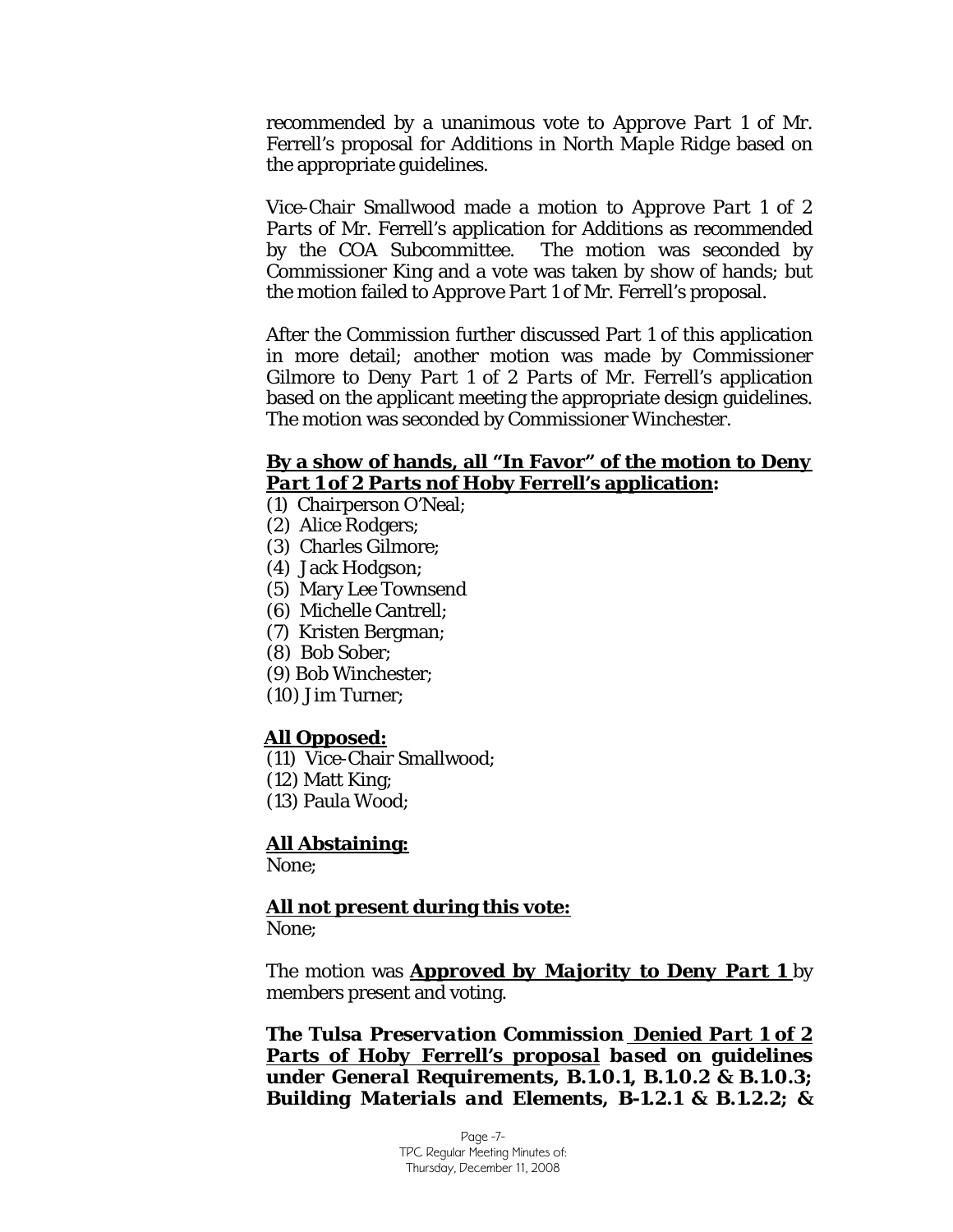### *under Roofs, B1.3.2 for Additions to Existing Structures for the North Maple Ridge District.*

### **2. 1030 E. 18th Street** (North Maple Ridge)

Applicant: Hoby Ferrell

Request:

II. Construct wrought iron & brick fence in front yard according to plans submitted.

COA Subcommittee Complete Application Date: 12-09-2008 *DENIAL - Part 2 of 2 Parts* 

Mr. Sharrer presented Part 2 of 2 Parts of Hoby Ferrell's application to the Commission for a final review. Photographs and drawings were available for review and a slide presentation was shown of the structure in the North Maple Ridge District.

Mr. Sharrer stated that Mr. Ferrell plans to (Part 2) construct a wrought iron and brick fence in the front yard of the structure according to the plans that he has submitted for review.

Mr. Sharrer read the appropriate design guidelines for Part 2 of this proposal under *Additions for the North Maple Ridge District.* 

During the second part of Mr. Ferrell's application, no one was available to represent his proposal to the Commission for review.

Commissioner King stated that the gate will swing inward and that it will be raised about 10" from off the ground.

Vice-Chair Smallwood stated that the North Maple Ridge Representative for this district informed her, that she and other neighborhood residents did not want this house to start the neighborhood becoming a gated community.

Commissioner Cantrell believes that the fence will look odd in its proposed placement.

Chairperson O'Neal asked Vice-Chair Smallwood to please give her report of the recommendation from the COA Subcommittee on Part 2 of 2 Parts of Mr. Ferrell's application.

Vice-Chair Smallwood stated that the COA Subcommittee considered Part 2 of Mr. Ferrell's application to be complete after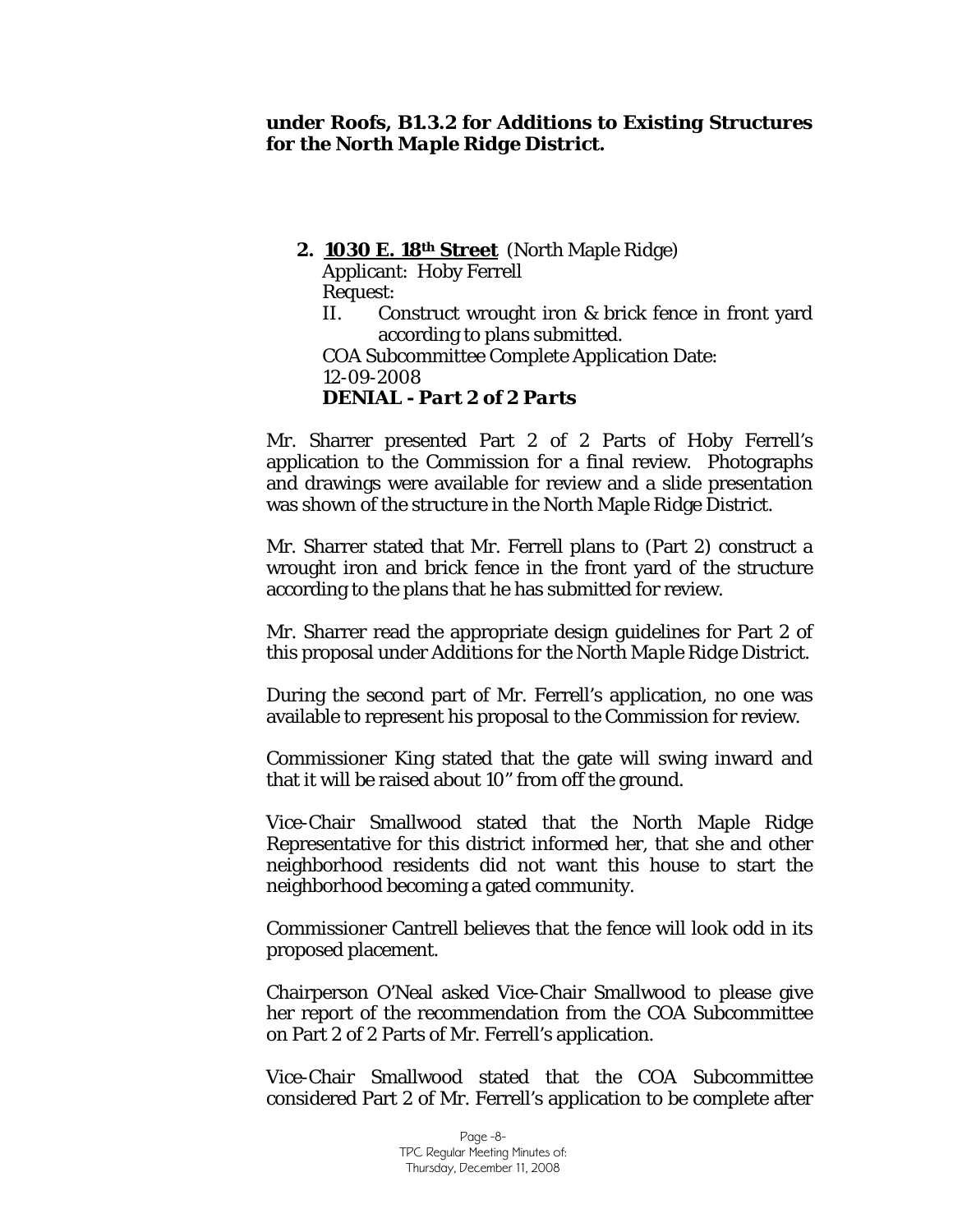his proposal was reviewed at the December 9, 2008 meeting. She stated that the COA Subcommittee recommended by a majority vote to *Approve Part 2 of 2 Parts* of Mr. Ferrell's proposal for *Additions in North Maple Ridge* based on the applicant meeting the appropriate design guidelines.

Vice-Chair Smallwood made a motion to *Approve Part 2 of 2 Parts* of Mr. Ferrell's application for Additions as recommended by the COA Subcommittee. The motion was seconded by Commissioner King and a vote was taken by show of hands; but the motion failed to *Approve Part 2* of Mr. Ferrell's proposal.

After the Commission further discussed Part 2 of this application in more detail; another motion was made by Commissioner Cantrell to *Deny Part 2* of Mr. Ferrell's application based on the applicant meeting the appropriate design guidelines. The motion was seconded by Commissioner Hodgson.

### <sup>U</sup>**By a show of hands, all "In Favor" of the motion to** *Deny <u>Part 2 of 2 Parts* of Hoby Ferrell's application:</u>

- (1) Alice Rodgers;
- (2) Charles Gilmore;
- (3) Jack Hodgson;
- (4) Mary Lee Townsend
- (5) Michelle Cantrell;
- (6) Kristen Bergman;
- (7) Bob Sober;
- (8) Bob Winchester;
- (9) Jim Turner;
- (10) Paula Wood;

#### All Opposed:

- (11) Chairperson O'Neal;
- (12) Vice-Chair Smallwood;
- (13) Matt King;

#### <sup>U</sup>**All Abstaining:**

None;

#### <sup>U</sup>**All not present during this vote:**

None;

The motion was *Approved by Majority to Deny Part 2* by members present and voting.

*The Tulsa Preservation Commission Denied Part 2 of 2*  **Parts of Hoby Ferrell's proposal based on guidelines** 

> Page -9- TPC Regular Meeting Minutes of: Thursday, December 11, 2008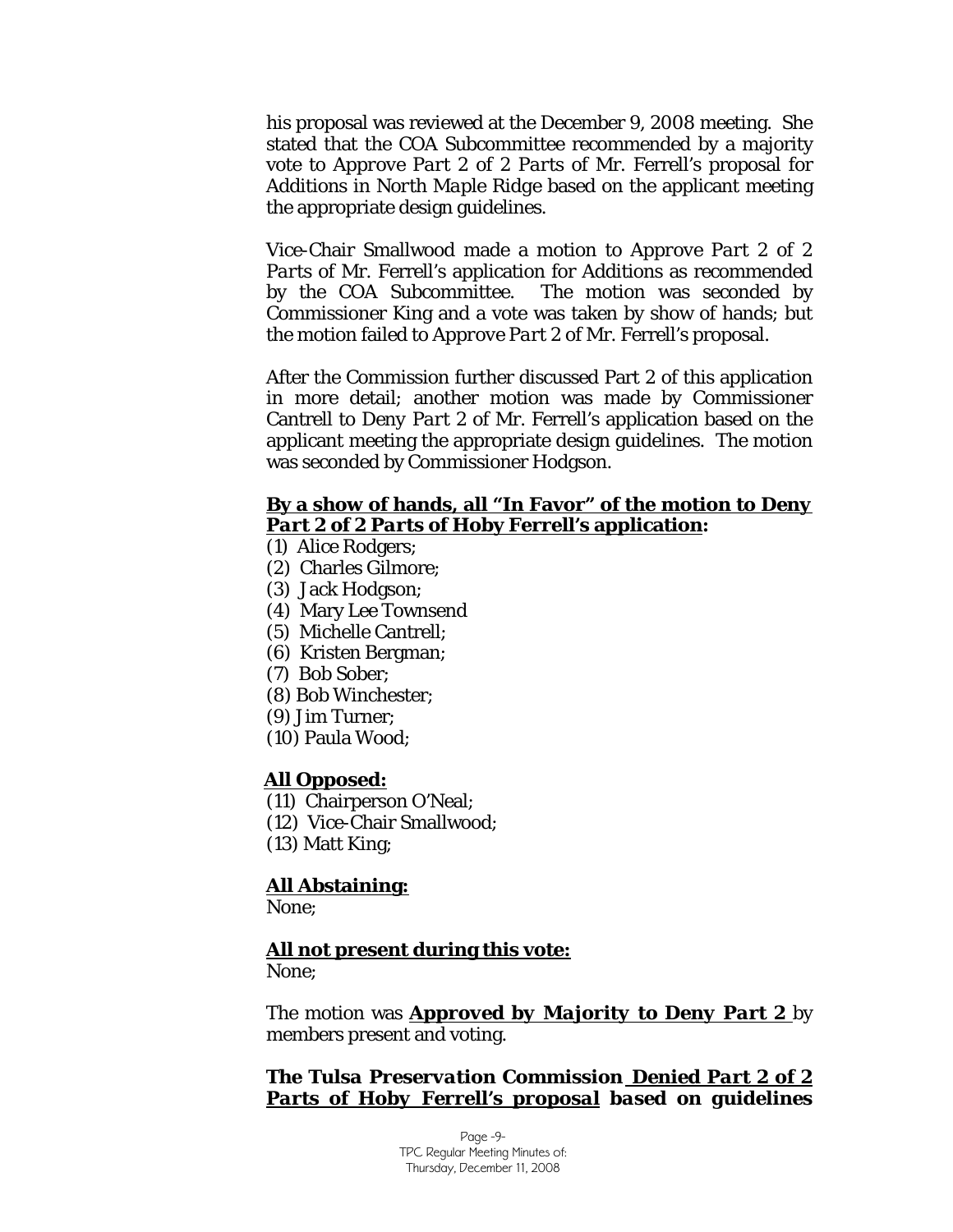### *under Building Site, B.1.1.3 for Additions to Existing Structures for the North Maple Ridge District.*

# **3. 1721 S. Quincy Avenue** (Swan Lake)

Applicant: Robert Hiser

Request:

- I. Enclose two balconies on south elevation of building with siding to match; install 68" x 68" paired hung window package with trim to match existing.; &
- II. Install two 6' x 16' balconies on north elevation of building with metal railing and 5/4" treated flooring; remove paired hung windows; reuse doors from existing south elevation balconies, trim to match existing.

COA Subcommittee Complete Application Date:

12-09-2008

# *APPROVAL - Parts 1 & 2 of 3 Parts WITH NO CONDITIONS*

Mr. Sharrer presented Parts 1 & 2 of 3 Parts of Robert Hiser's Certificate of Appropriateness application to the Commission for a final review. Photographs and drawings were available for review and a slide presentation was shown of the structure in the Swan Lake District.

Mr. Sharrer stated that Mr. Hiser plans to (Part 1) enclose two balconies on the South elevation of the structure with siding to match; and install 68" x 68" paired hung window package with trim to match the existing; & (Part 2) install two 6' x 16' balconies on the North elevation of building with metal railing and 5/4" treated flooring; remove paired hung windows; reuse doors from existing south elevation balconies, trim to match existing on the non-contributing structure.

Mr. Sharrer read the appropriate design guidelines for Parts 1 & 2 of this proposal under *Non-Contributing Structures for the Swan Lake District.* 

Chairperson O'Neal asked Mr. Hiser if he had anything to add to Mr. Sharrer's presentation on Parts 1 & 2 of his proposal. Mr. Hiser responded by stating that he believes what he's planning to do to the structure will enhance the neighborhood a great deal. Several Subcommittee members agreed with Mr. Hiser believing that the rehab work to the non-contributing structure will enhance the neighborhood.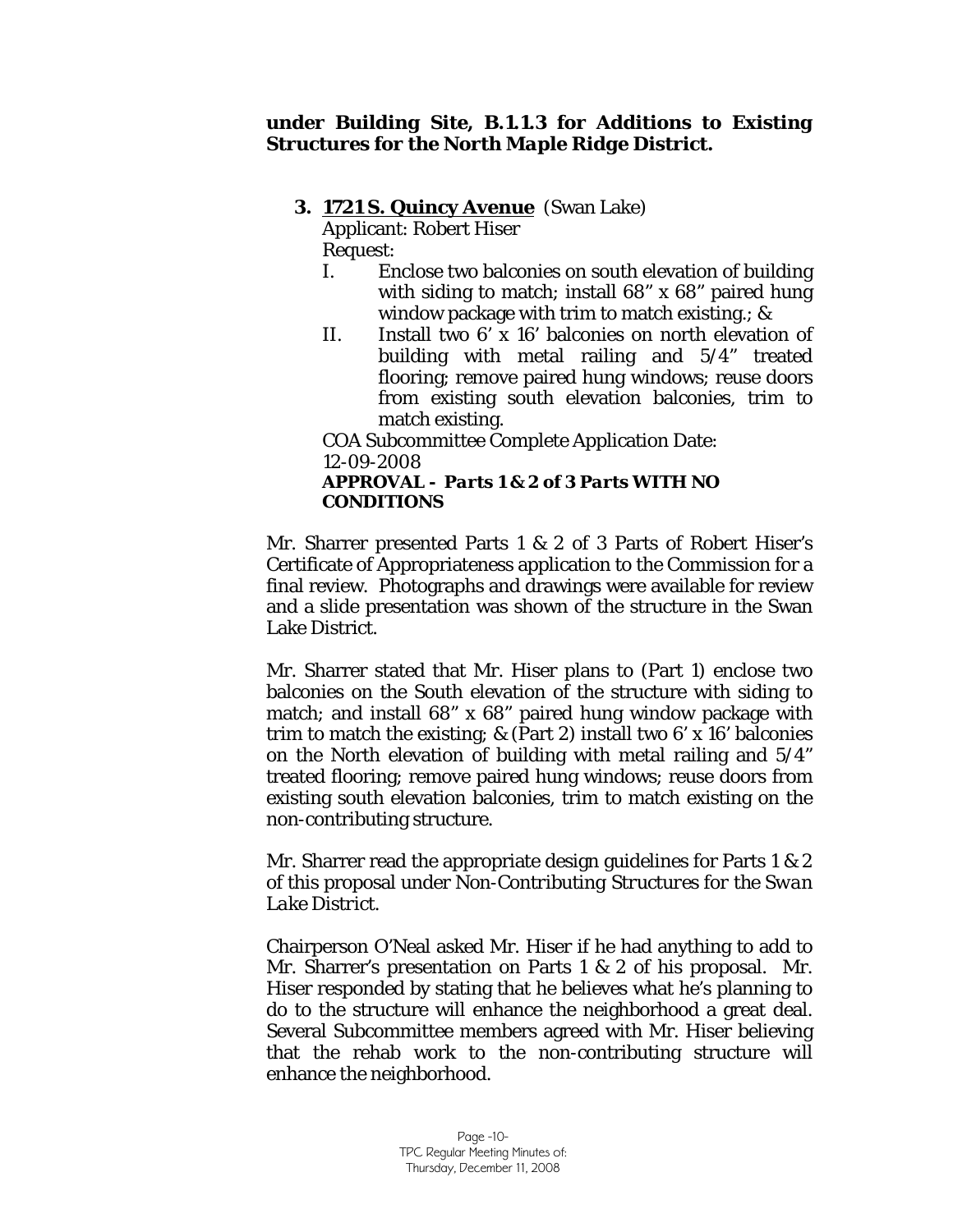Chairperson O'Neal asked Vice-Chair Smallwood to please give her report of the recommendation from the COA Subcommittee.

Vice-Chair Smallwood stated that the COA Subcommittee considered Parts 1 & 2 of 3 Parts of Mr. Hiser's application to be complete after his proposal was reviewed at the December 9, 2008 meeting. She stated that the COA Subcommittee recommended by a unanimous vote to *Approve Parts 1 & 2 of* Mr. Hiser's proposal for *Non-Contributing Structures in Swan Lake* based on the applicant meeting the appropriate design guidelines.

Vice-Chair Smallwood made a motion to *Approve Parts 1 & 2 of 3 Parts of* Mr. Hiser's application for Non-Contributing Structures as recommended by the COA Subcommittee. The motion was seconded by Commissioner Townsend.

#### <sup>U</sup>**By a show of hands, all "In Favor" of the motion to**  *Approve Parts 1 & 2 of 3 Parts of* **Robert Hiser's application with no conditions:**

- (1) Chairperson O'Neal;
- (2) Vice-Chair Smallwood;
- (3) Alice Rodgers;
- (4) Charles Gilmore;
- (5) Jack Hodgson;
- (6) Mary Lee Townsend
- (7) Michelle Cantrell;
- (8) Kristen Bergman;
- (9) Bob Sober;
- (10) Bob Winchester;
- (11) Matt King;
- (12) Paula Wood;
- (13) Jim Turner;

#### All Opposed:

None;

# <sup>U</sup>**All Abstaining:**

None;

#### <sup>U</sup>**All not present during this vote:**

None;

The motion was *Approved Unanimously* by members present and voting.

**The Tulsa Preservation Commission Approved Parts 1 &** *2 of 3 Parts of Robert Hiser's proposal*U *based on* 

> Page -11- TPC Regular Meeting Minutes of: Thursday, December 11, 2008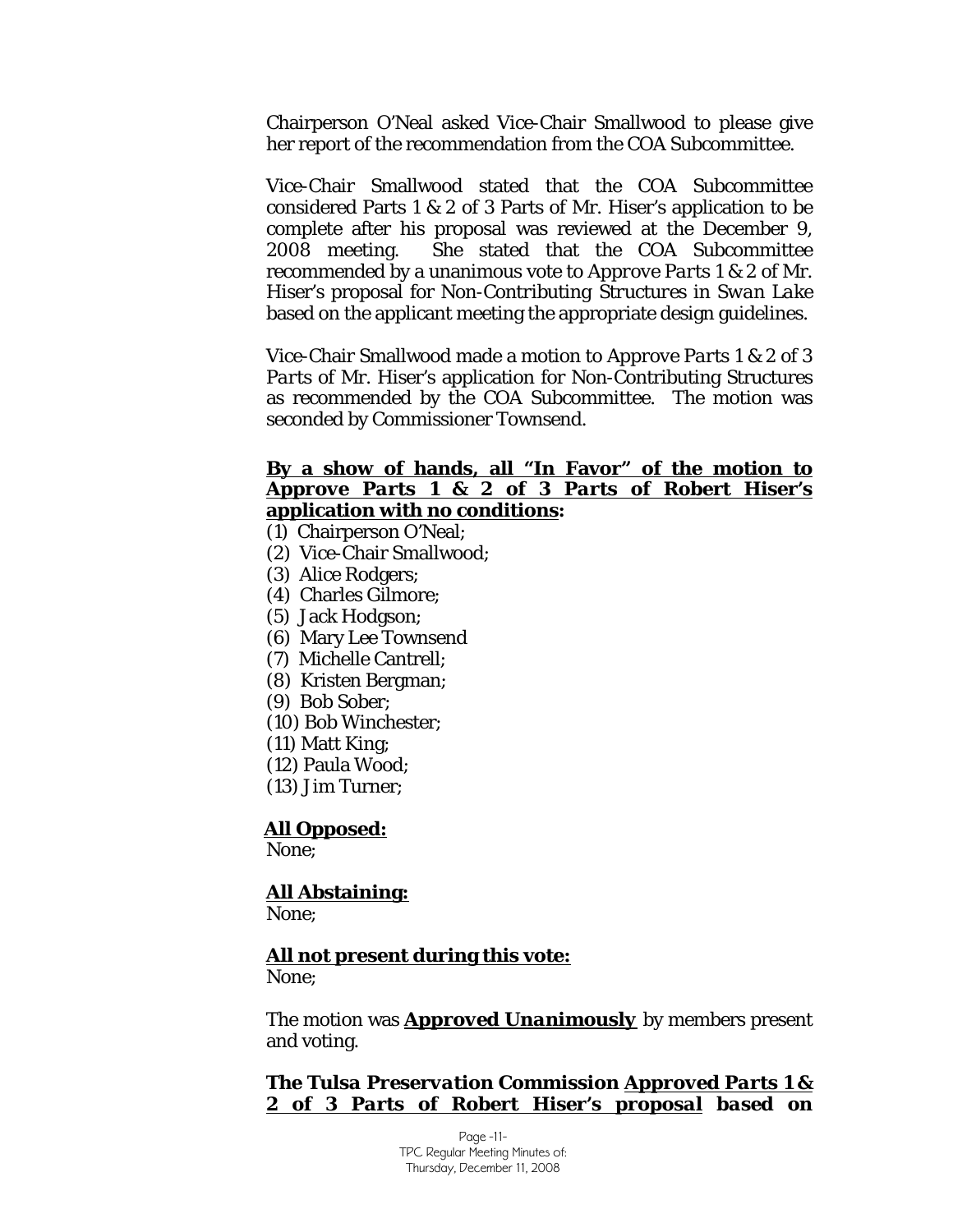*guidelines under General Requirements, E.1.0.1, E.1.0.2, E.1.0.3 & E.1.0.4 for Non-Contributing Structures; General Requirements, B.1.0.1 & B.1.0.2 for Additions; and Building Materials & Elements, B.1.2.1 for Additions for Non-Contributing Structures for Swan Lake District.*

# **3. 1721 S. Quincy Avenue** (Swan Lake)

Applicant: Robert Hiser Request:

III. Install five insulated steel paneled garage doors in existing openings on north elevation. Framing, trim and moldings will match existing elements on structure.

COA Subcommittee Complete Application Date: 12-09-2008 *APPROVAL - Part 3 of 3 Parts WITH NO CONDITIONS* 

Mr. Sharrer presented Part 3 of 3 Parts of Robert Hiser's Certificate of Appropriateness application to the Commission for a final review. Photographs and drawings were available for review and a slide presentation was shown of the structure in the Swan Lake District.

Mr. Sharrer stated that Mr. Hiser plans to (Part 3) install five (5) insulated steel paneled garage doors in the existing openings on the north elevation. He added that the framing, trim and moldings on the structure will match the existing elements on the structure.

Mr. Sharrer read the appropriate design guidelines for Part 3 of 3 Parts of this proposal under *Non-Contributing Structures for the Swan Lake District.* 

Chairperson O'Neal asked Mr. Hiser if he had anything to add to Mr. Sharrer's presentation on Part 3 of his proposal. Mr. Hiser responded by stating that he didn't at this time.

Chairperson O'Neal asked Vice-Chair Smallwood to please give her report of the recommendation from the COA Subcommittee.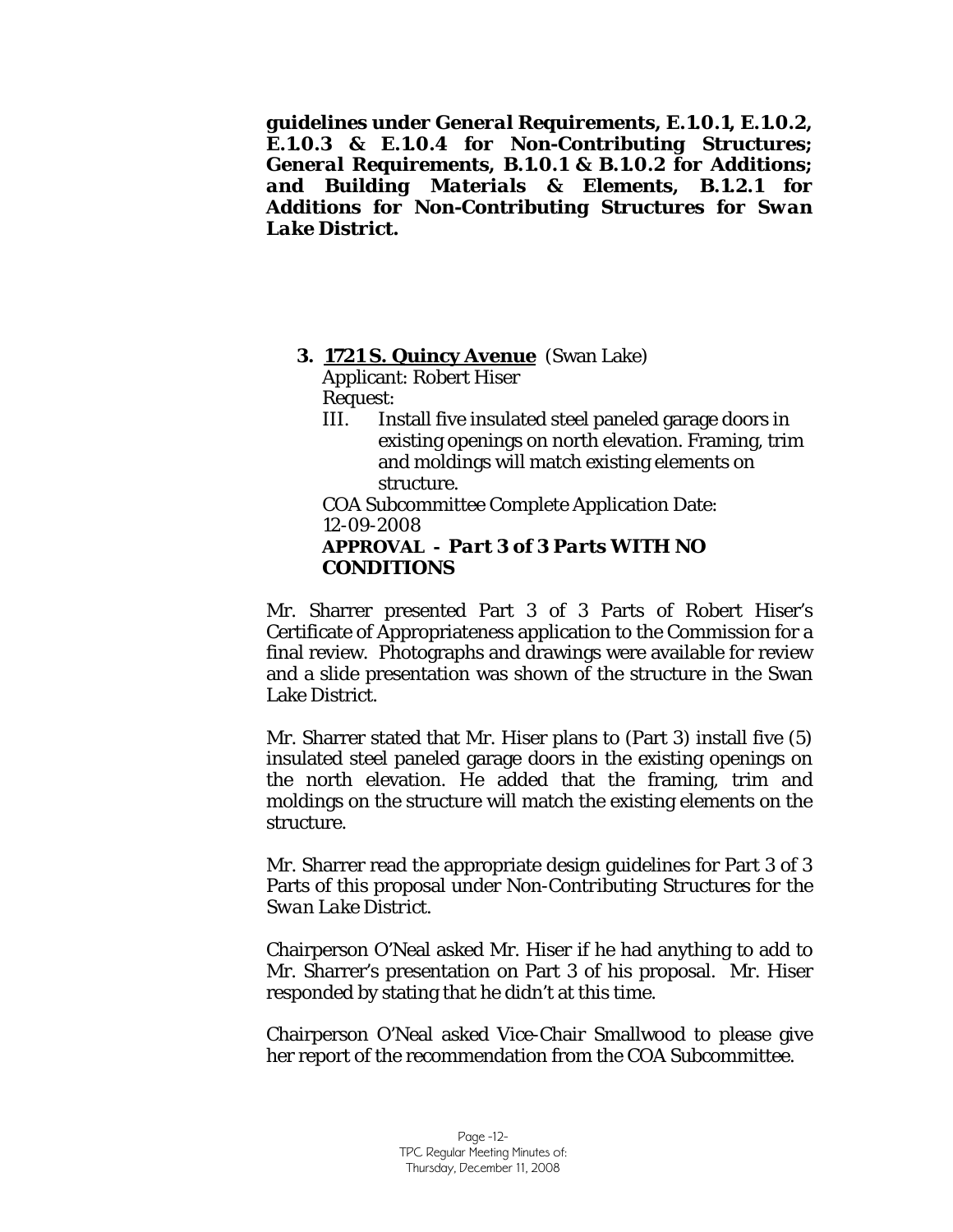Vice-Chair Smallwood stated that the COA Subcommittee considered Part 3 of 3 Parts of Mr. Hiser's application to be complete after his proposal was reviewed at the December 9, 2008 meeting. She stated that the COA Subcommittee recommended by a unanimous vote to *Approve Part 3 of* Mr. Hiser's proposal for *Non-Contributing Structures in Swan Lake* based on the applicant meeting the appropriate design guidelines.

Vice-Chair Smallwood made a motion to *Approve Part 3 of 3 Parts of* Mr. Hiser's application for Non-Contributing Structures as recommended by the COA Subcommittee. The motion was seconded by Commissioner King.

### <sup>U</sup>**By a show of hands, all "In Favor" of the motion to** *Approve Part3 of 3 Parts* **of Robert Hiser's application**   $\boldsymbol{\mathrm{with}}$  no conditions:

- (1) Chairperson O'Neal;
- (2) Vice-Chair Smallwood;
- (3) Alice Rodgers;
- (4) Charles Gilmore;
- (5) Jack Hodgson;
- (6) Mary Lee Townsend
- (7) Michelle Cantrell;
- (8) Kristen Bergman;
- (9) Bob Sober;
- (10) Bob Winchester;
- (11) Matt King;
- (12) Paula Wood;
- (13) Jim Turner;

#### All Opposed:

None;

# **All Abstaining:**

None;

# <sup>U</sup>**All not present during this vote:**

None;

The motion was *Approved Unanimously* by members present and voting.

**The Tulsa Preservation Commission Approved Part 3 of** *3 Parts of Robert Hiser's proposal*U *based on guidelines under General Requirements, E.1.0.1, E.1.0.2, E.1.0.3 &* 

> Page -13- TPC Regular Meeting Minutes of: Thursday, December 11, 2008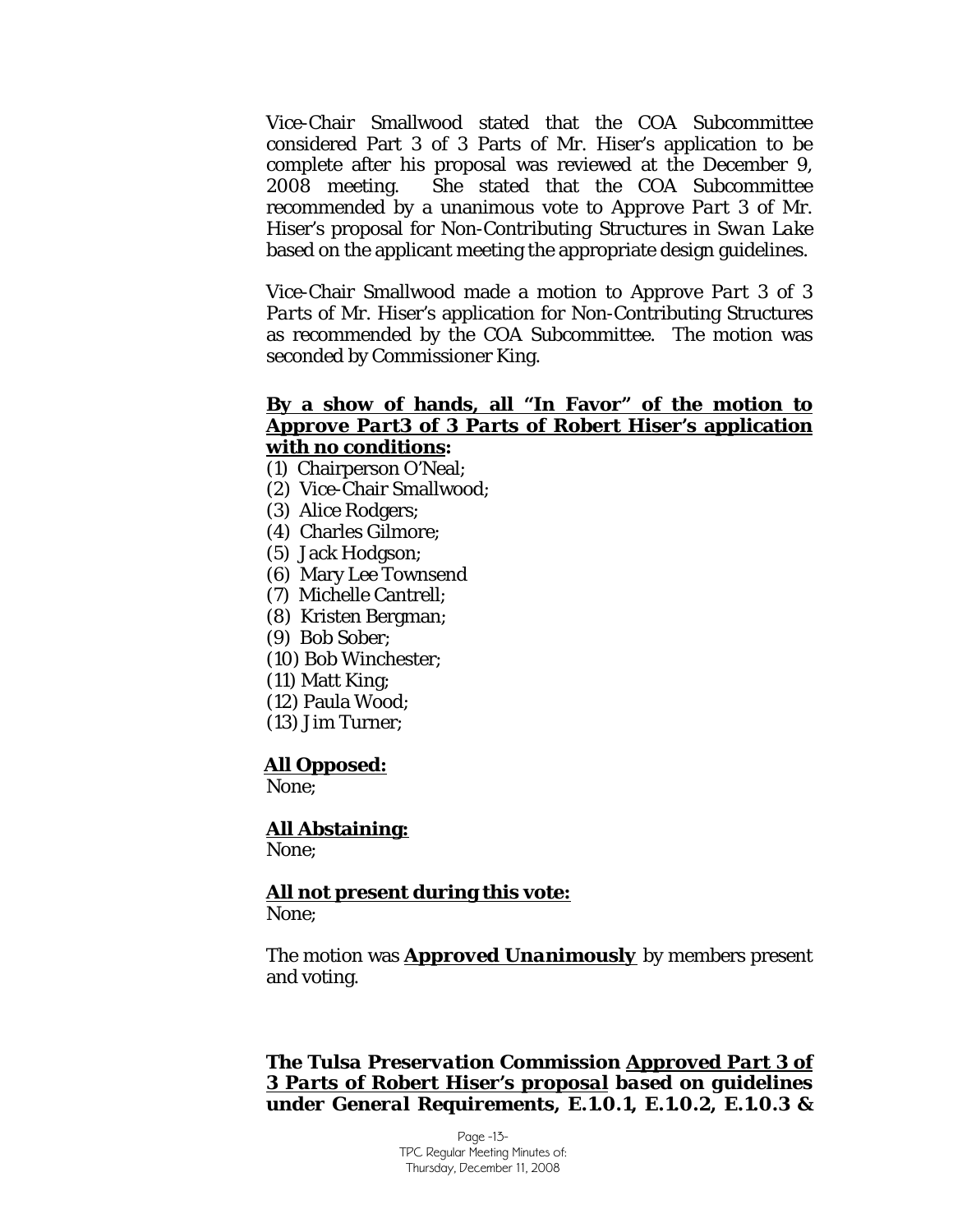*E.1.0.4 for Non-Contributing Structures; & General Requirements, B.1.0.1 & B.1.0.2 for Additions for Non-Contributing Structures for Swan Lake District.*

# **B. Rules & Regulations Committee**

Rules & Regulations Committee Chairman Gilmore reported that he had asked the Commission last month to review the National Alliance of Preservation Commissions (NAPC) Code of Ethics. He asked if the Commission would consider adopting the NAPC Code of Ethics, include it in the Policy Guidelines notebook, and post it on the TPC website. The NAPC Code of Ethics would be in addition to the City of Tulsa's adopted Code of Ethics which governs all Boards and Commissions.

The Commission responded to Chairman Gilmore by stating that it would like to adopt the policy and have it posted on the website.

Rules & Regulations Committee Chairman Gilmore made a motion to adopt the NAPC Code of Ethics as of December 11, 2008; and also have it posted on the TPC website. Vice-Chair Smallwood seconded the motion.

# <sup>U</sup>**By a show of hands, all "In Favor" of the motion to**  *Approve adopting the Code of Ethics Policy and have it*  **posted on the TPC website:**

- (1) Chairperson O'Neal;
- (2) Vice-Chair Smallwood;
- (3) Alice Rodgers;
- (4) Charles Gilmore;
- (5) Jack Hodgson;
- (6) Mary Lee Townsend
- (7) Michelle Cantrell;
- (8) Kristen Bergman;
- (9) Bob Sober;
- (10) Bob Winchester;
- (11) Matt King;
- (12) Paula Wood;
- (13) Jim Turner;

#### All Opposed:

None;

# <sup>U</sup>**All Abstaining:**

None;

Page -14- TPC Regular Meeting Minutes of: Thursday, December 11, 2008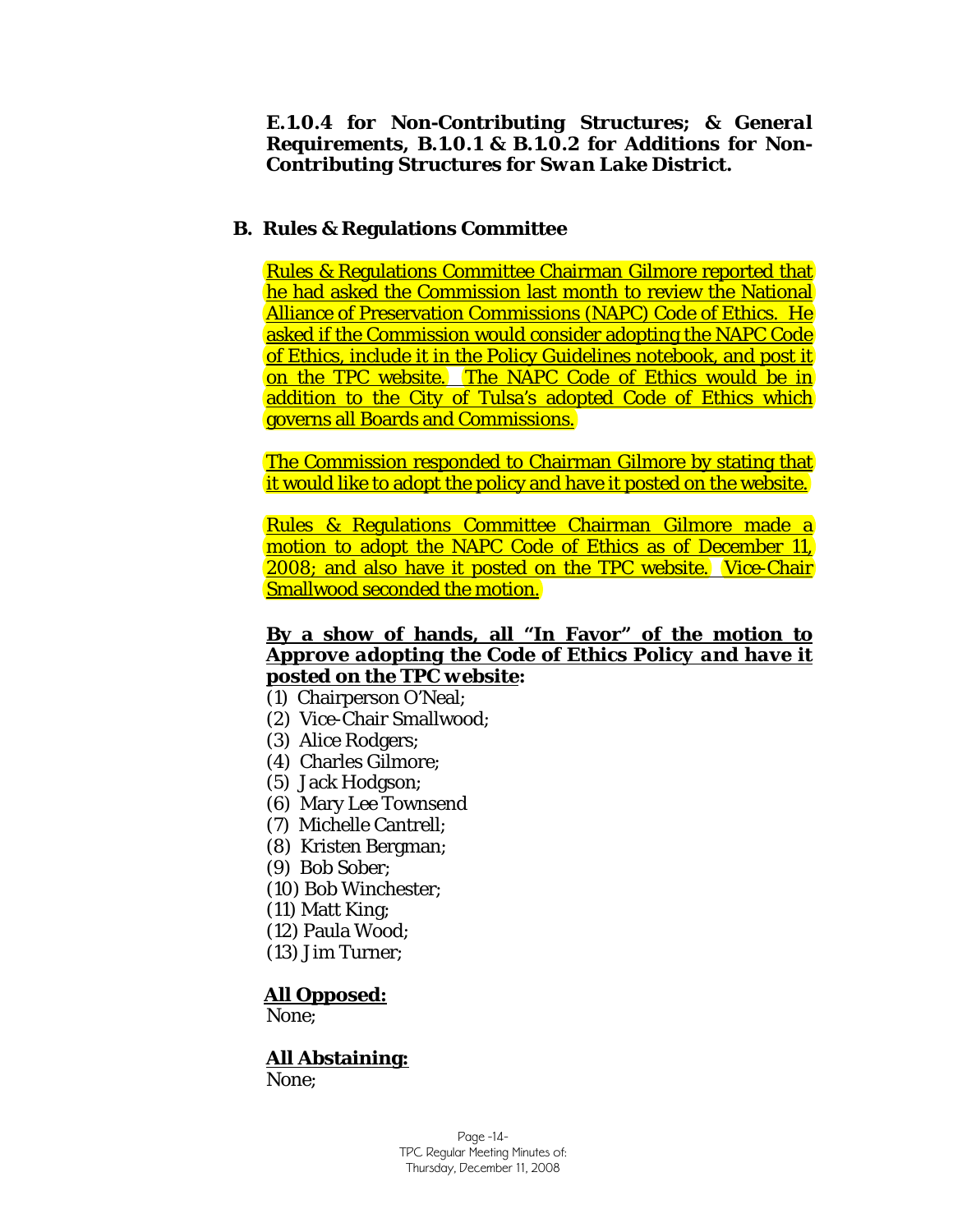# <sup>U</sup>**All not present during this vote:**

None;

The motion was *Approved Unanimously* by members present and voting.

# **C. Outreach Committee**

a.) Update & discussion on Preservation Strategic Plan

Outreach Committee Chairperson Bergman reported that the next meeting of the Outreach Committee will be at Elote, 5th & Boston at 11:30 a.m., on Friday, December 19, 2008.

# **4. Nominations of New Officers for Year 2009**

**Two (2) Nominees for Vice-Chairperson of the Tulsa Preservation Commission were nominated:** 

- (1) Bob Sober &
- (2) Matt King

# **Two (2) Nominees for Secretary of the Tulsa Preservation Commission were nominated:**

- (1) Paula Wood &
- (2) Kristen Bergman

The Commission will elect a Vice-Chairperson and Secretary nominee at the next meeting.

# **5. Chair Report**

# **a.) Update & discussion on Preservation Strategic Plan**

Chairperson O'Neal asked the Commission to please review the Preservation Strategic (draft) Plan this month. She stated that they plan to discuss it at the Retreat Session in January. The Commission did not schedule a specific date for the Retreat Session next month.

# **b.) Discussion on Certified Local Government (CLG) Budget priorities**

Chairperson O'Neal asked Ms. DeCort to inform the Commission about the CLG Budget.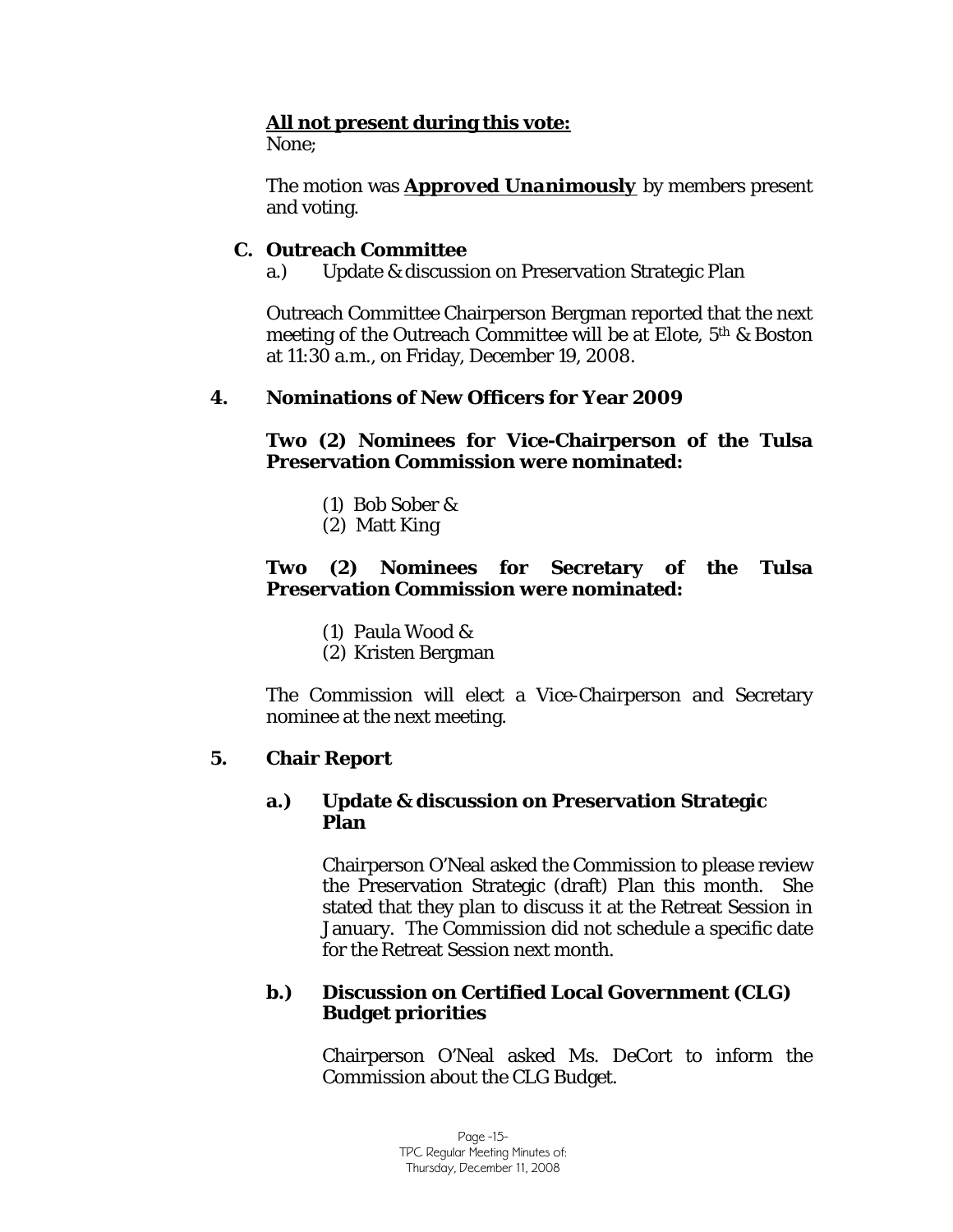Ms. DeCort reported that a request had been made to amend the CLG Contract with the State Historic Preservation Office (SHPO). The amendment would allow the TPC to retain a consultant to complete Phase 3 of the Preservation Strategic Plan. Rather than retaining Frank Gilbert directly, the TPC would send out a Request for Proposals to a number of candidates. If the TPC chose to go forward with this amendment, the Annual Retreat would probably be delayed by a month or two.

# **6. Staff Report**

The November Staff Report was distributed to the Commission prior to this meeting by email.

# **7. Absence Report**

Mrs. Warrior reported to Chairperson O'Neal and to the Commission about Commissioner Dusty Peck's attendance record. Commissioner Peck has missed in excess of four (4) regular and special meetings during this calendar year of 2008.

According to the Tulsa Preservation Commission's Rules & Regulations Governing Procedure Policy, under Section 7, Attendance: "the Chair shall be authorized to make a written recommendation to the Mayor and City Council requesting the member be removed from the Preservation Commission."

After the Commission further discussed this matter about Commissioner Peck's attendance record, Commissioner Gilmore made a motion asking the Commission to wait until next month before any action is taken toward Commissioner Peck in order to hear his story why he has missed five (5) meetings this year. Commissioner Winchester seconded the motion.

# <sup>U</sup>**By a show of hands, all "In Favor" of the motion to wait until next month before any action is taken toward Commissioner Peck's attendance record:**

- (1) Chairperson O'Neal;
- (2) Vice-Chair Smallwood;
- (3) Alice Rodgers;
- (4) Charles Gilmore;
- (5) Jack Hodgson;
- (6) Mary Lee Townsend
- (7) Michelle Cantrell;
- (8) Kristen Bergman;

Page -16- TPC Regular Meeting Minutes of: Thursday, December 11, 2008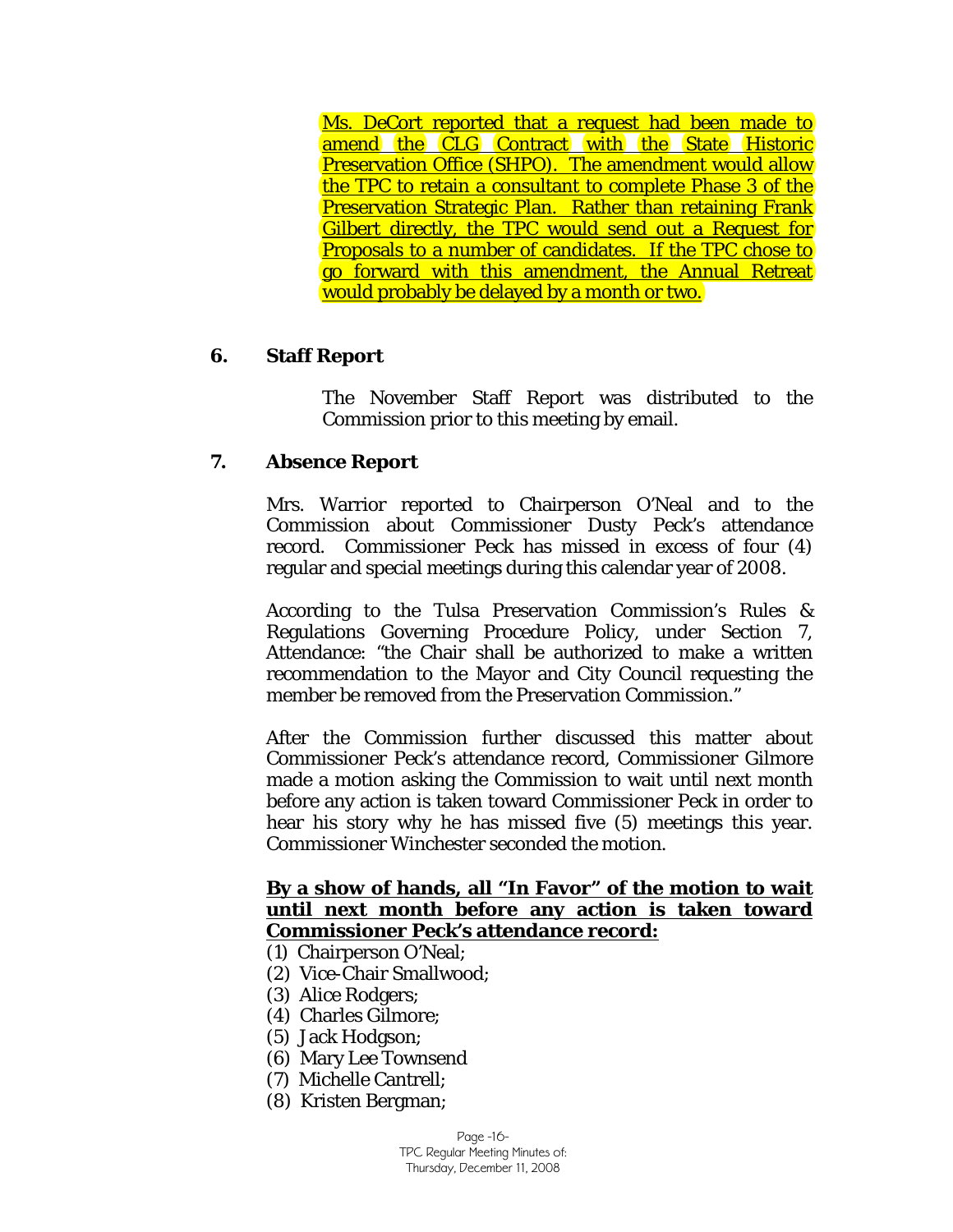(9) Bob Sober; (10) Bob Winchester; (11) Matt King; (12) Paula Wood; (13) Jim Turner;

# <sup>U</sup>**All Opposed:**

None;

# <sup>U</sup>**All Abstaining:**

None;

### <sup>U</sup>**All not present during this vote:**

None;

The motion was *Approved Unanimously* by members present and voting.

# **8. New Business**

*Under the Open Meeting Act, this agenda item is authorized only for matters not known about or which could not have been reasonably foreseen prior to the time of posting the agenda or any revised agenda.* 

Secretary Alice Rodgers announced that she will be resigning immediately from her position as Secretary of the Tulsa Preservation Commission due to personal reasons.

Planning Commissioner Michelle Cantrell announced that she will be leaving the Tulsa Preservation Commission next month due to her being assigned to more responsibilities at the Planning Commission. She added that someone will be replacing her within the next couple of months.

At 12:58 p.m., Chairperson O'Neal turned the meeting over to Vice-Chair Smallwood. Chairperson O'Neal left the meeting to finish preparing for the TPC Holiday Party to be held at her home immediately following the TPC Regular Meeting.

#### **9. Other Business**

*This agenda item is reserved for public comment or presentations to the TPC.*